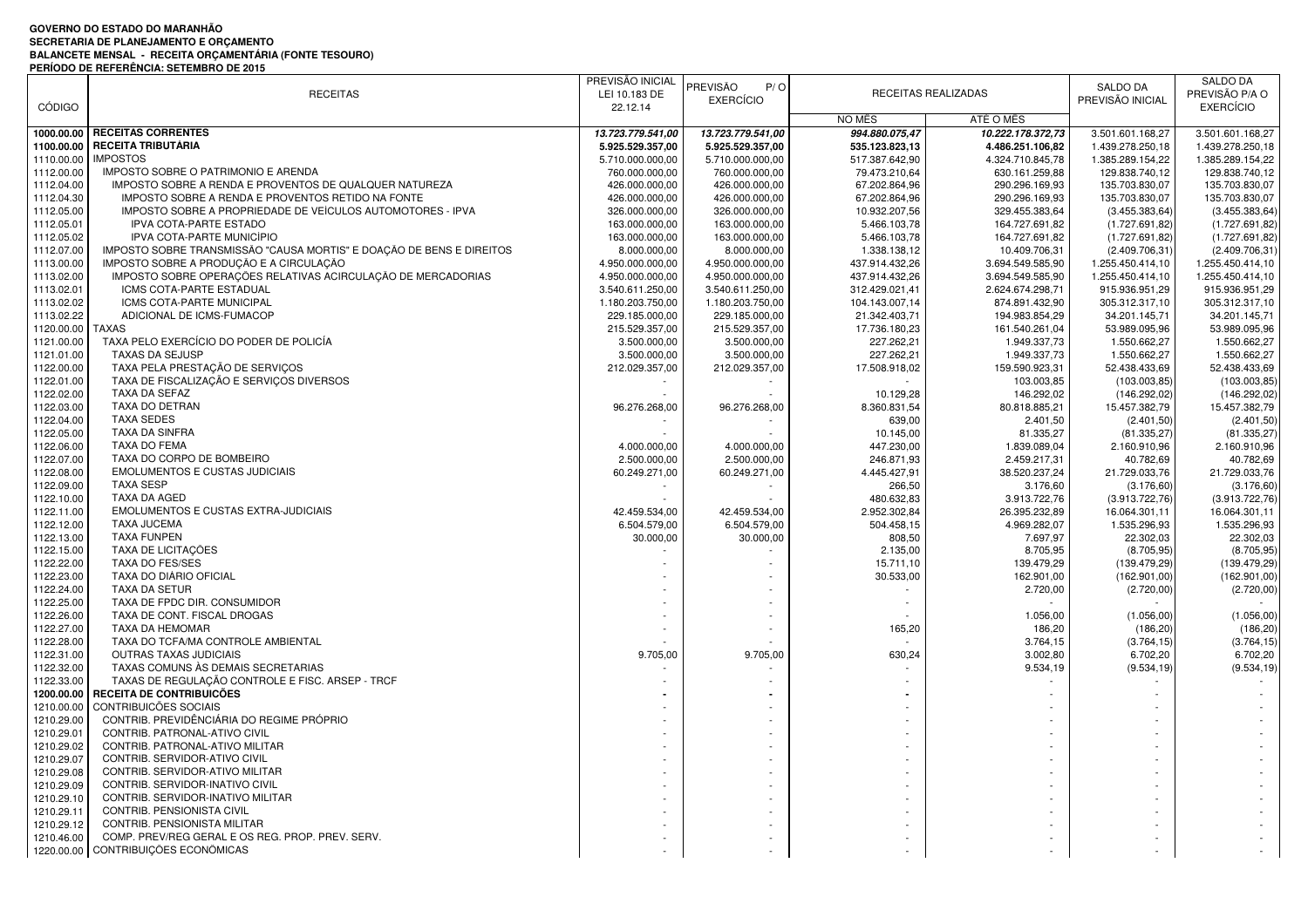## **PERÍODO DE REFERÊNCIA: SETEMBRO DE 2015**

|               | FENIODO DE NEFENENCIA. SETEMBNO DE 2013                                |                  |                   |                |                     |                  |                  |
|---------------|------------------------------------------------------------------------|------------------|-------------------|----------------|---------------------|------------------|------------------|
|               |                                                                        | PREVISÃO INICIAL | PREVISÃO<br>P / O |                |                     | SALDO DA         | SALDO DA         |
|               | <b>RECEITAS</b>                                                        | LEI 10.183 DE    | <b>EXERCÍCIO</b>  |                | RECEITAS REALIZADAS | PREVISÃO INICIAL | PREVISÃO P/A O   |
| <b>CÓDIGO</b> |                                                                        | 22.12.14         |                   |                |                     |                  | <b>EXERCÍCIO</b> |
|               |                                                                        |                  |                   | NO MÊS         | ATÉ O MÊS           |                  |                  |
| 1300.00.00    | <b>RECEITA PATRIMONIAL</b>                                             | 125.760.105,00   | 125.760.105,00    | 11.331.421,96  | 102.972.765,40      | 22.787.339,60    | 22.787.339,60    |
| 1310.00.00    | RECEITAS IMOBILIÁRIAS                                                  | 1.119,00         | 1.119,00          | 58.722,86      | 92.043,64           | (90.924, 64)     | (90.924, 64)     |
|               | RECEITAS DE VALORES MOBILIÁRIOS                                        |                  | 125.758.986,00    |                | 102.880.721,76      |                  |                  |
| 1320.00.00    |                                                                        | 125.758.986,00   |                   | 11.272.699,10  |                     | 22.878.264,24    | 22.878.264,24    |
| 1325.00.00    | REMUNERAÇÃO DE DEPÓSITOS BANCÁRIOS                                     | 122.919.162,00   | 122.919.162,00    | 11.272.699,10  | 94.346.650,69       | 28.572.511,31    | 28.572.511,31    |
| 1328.00.00    | OUTRAS RECEITAS DE VALORES MOBILIÁRIOS                                 | 2.839.824,00     | 2.839.824,00      |                | 8.534.071,07        | (5.694.247,07    | (5.694.247,07)   |
| 1330.00.00    | RECEITA DE CONCESSÕES E PERMISSÕES                                     |                  |                   |                |                     |                  |                  |
| 1340.00.00    | COMPENSACÕES FINANCEIRAS                                               |                  |                   |                |                     |                  |                  |
| 1390.00.00    | <b>OUTRAS RECEITAS PATRIMONIAIS</b>                                    |                  |                   |                | 5.338.186,36        | (5.338.186, 36)  | (5.338.186, 36)  |
| 1600.00.00    | <b>RECEITA DE SERVIÇOS</b>                                             |                  |                   |                |                     |                  | (3.691.507, 56)  |
|               |                                                                        |                  |                   | 167.278,88     | 3.691.507,56        | (3.691.507, 56)  |                  |
| 1600.01.00    | SERVIÇOS COMERCIAIS                                                    |                  |                   | 163.901,60     | 1.951.593,87        | (1.951.593, 87)  | (1.951.593.87)   |
| 1600.02.00    | SERVIÇOS FINANCEIROS                                                   |                  |                   |                |                     |                  |                  |
| 1600.06.00    | SERVIÇOS PORTUÁRIOS                                                    |                  |                   |                |                     |                  |                  |
| 1600.12.00    | RECEITAS JUDICIAIS                                                     |                  |                   | 3.377,28       | 29.642,69           | (29.642, 69)     | (29.642, 69)     |
| 1600.13.00    | SERVIÇOS ADMINISTRATIVOS                                               |                  |                   |                |                     |                  |                  |
| 1600.16.00    | SERVIÇOS EDUCACIONAIS                                                  |                  |                   |                |                     |                  |                  |
|               |                                                                        |                  |                   |                |                     |                  |                  |
| 1600.17.00    | SERVIÇOS AGROPECURIOS                                                  |                  |                   |                |                     |                  |                  |
| 1600.30.00    | SERVIÇOS DE TRÂNSITO                                                   |                  |                   |                |                     |                  |                  |
| 1600.40.00    | SERVIÇOS AMBIENTAIS                                                    |                  |                   |                |                     |                  |                  |
| 1600.99.00    | OUTROS SERVIÇOS                                                        |                  |                   |                | 1.710.271,00        | (1.710.271,00)   | (1.710.271,00)   |
| 1700.00.00    | <b>TRANSFERÊNCIAS CORRENTES</b>                                        | 7.512.824.893,00 | 7.512.824.893,00  | 431.539.217,99 | 5.519.599.732,34    | 1.993.225.160,66 | 1.993.225.160,66 |
|               | TRANSFERÊNCIAS INTERGOVERNAMENTAIS                                     |                  |                   |                |                     |                  |                  |
| 1720.00.00    |                                                                        | 7.483.024.893,00 | 7.483.024.893,00  | 431.542.698,99 | 5.509.836.684,02    | 1.973.188.208,98 | 1.973.188.208,98 |
| 1721.00.00    | TRANSFERÊNCIAS DA UNIÃO                                                | 6.283.024.893,00 | 6.283.024.893,00  | 388.629.666,11 | 4.556.844.858,17    | 1.726.180.034,83 | 1.726.180.034,83 |
| 1721.01.00    | PARTICIPAÇÃO NA RECEITA DA UNIÃO                                       | 5.606.756.137,00 | 5.606.756.137,00  | 350.742.674,09 | 4.189.151.085,43    | 1.417.605.051,57 | 1.417.605.051,57 |
| 1721.01.01    | COTA-PARTE DO FUNDO DE PARTICIPAÇÃO DOS ESTADOS                        | 5.550.000.000,00 | 5.550.000.000,00  | 347.710.633,73 | 4.157.017.098,26    | 1.392.982.901,74 | 1.392.982.901,74 |
| 1721.01.12    | COTA-PARTE DO IMPOSTO SOBRE PRODUTOS INDUSTRIALIZADOS-IPI              | 48.287.952,00    | 48.287.952,00     | 3.032.040,36   | 28.465.920,03       | 19.822.031,97    | 19.822.031,97    |
|               | COTA-PARTE ESTADOS                                                     | 36.215.964,00    | 36.215.964,00     | 2.274.030,27   | 21.349.440,02       | 14.866.523,98    | 14.866.523,98    |
|               |                                                                        |                  |                   |                |                     |                  |                  |
|               | COTA-PARTE MUNICÍPIOS                                                  | 12.071.988,00    | 12.071.988,00     | 758.010,09     | 7.116.480,01        | 4.955.507,99     | 4.955.507,99     |
| 1721.01.13    | CONTRIBUIÇÃO DE INTERVENÇÃO NO DOMÍNIO ECONÔMICO                       | 8.468.000,00     | 8.468.000,00      |                | 3.667.603,92        | 4.800.396,08     | 4.800.396,08     |
|               | <b>COTA-PARTE ESTADOS</b>                                              | 6.351.000,00     | 6.351.000,00      |                | 2.750.702,94        | 3.600.297,06     | 3.600.297,06     |
|               | COTA-PARTE MUNICÍPIOS                                                  | 2.117.000,00     | 2.117.000,00      |                | 916.900,98          | 1.200.099,02     | 1.200.099,02     |
| 1721.01.30    | COTA-PARTE CONTRIB. SAL. EDUC. QUOT. EST/FEDERAL                       |                  |                   |                |                     |                  |                  |
|               |                                                                        |                  |                   |                |                     |                  |                  |
| 1721.01.32    | COTA-PARTE IMPOSTOS/O.C. CAMB. E SEG. T.V.M. COMER. OURO               | 185,00           | 185,00            |                | 463,22              | (278, 22)        | (278, 22)        |
| 1721.01.99    | OUTRAS TRANSFERÊNCIAS DA UNIÃO                                         |                  |                   |                |                     |                  |                  |
| 1721.02.00    | TRANSFERÊNCIAS DA UNIÃO                                                |                  |                   |                |                     |                  |                  |
| 1721.22.00    | TRANSFERÊNCIA DA COMPENSAÇÃO FINANCEIRA                                | 75.931.699,00    | 75.931.699,00     | 3.964.950,53   | 43.608.620,94       | 32.323.078,06    | 32.323.078,06    |
| 1721.22.11    | COTA-PARTE COMPENS. FINANC. RECUR. HÍDRICOS CFRH                       | 5.638.955,00     | 5.638.955,00      |                | 3.769.966,23        | 1.868.988,77     | 1.868.988,77     |
| 1721.22.20    | COTA-PARTE COMP. FINAC. RECUR. MINERAIS CFEM                           | 1.337.550,00     | 1.337.550,00      | 112.090,97     | 1.240.173,66        | 97.376,34        | 97.376,34        |
|               |                                                                        |                  |                   |                |                     |                  |                  |
| 1721.22.70    | COTA-PARTE FUNDO ESPECIAL DO PETRÓLEO - FEP                            | 68.955.194,00    | 68.955.194,00     | 3.852.859,56   | 38.598.481,05       | 30.356.712,95    | 30.356.712,95    |
| 1721.33.00    | TRANSFERÊNCIAS DE RECURSOS DO SISTEMA ÚNICO DE SAÚDE-SUS FUNDO A FUNDO | 402.991.889,00   | 402.991.889,00    | 29.568.869,55  | 256.348.496,91      | 146.643.392,09   | 146.643.392,09   |
| 1721.33.06    | CONV. FUNASA/SES 0371/2009                                             |                  |                   |                |                     |                  |                  |
| 1721.33.07    | CONV. MDS E COMB A FOME PROG. LEITE é VIDA                             |                  |                   |                |                     |                  |                  |
| 1721.33.08    | FUNDO ESTADUAL DE SAUDE SUS                                            |                  |                   |                |                     |                  |                  |
|               |                                                                        |                  |                   |                |                     |                  |                  |
| 1721.33.10    | <b>PROESF</b>                                                          |                  |                   |                |                     |                  |                  |
| 1721.33.11    | CONV. SESPA - FUNDAÇÃO NAC DE SAÚDE Nº140/96DF                         |                  |                   |                |                     |                  |                  |
| 1721.33.14    | CONV.FAEC-FNS DIVERSOS PROGRAMAS                                       |                  |                   |                |                     |                  |                  |
| 1721.33.17    | CONVÊNIO/ SETEPS/ MPAS/ CRECHE/ IDOSOS/ DEFICIENTE                     |                  |                   |                |                     |                  |                  |
| 1721.33.18    | MEDIA/ALTA COMPLEXIDADE VIGILÂNCIA SANITÁRIA                           |                  |                   |                |                     |                  |                  |
| 1721.33.31    | CONVÊNIO GQV/DST - AIDS DO MINISTÉRIO DA SAÚDE                         |                  |                   |                |                     |                  |                  |
|               |                                                                        |                  |                   |                |                     |                  |                  |
| 1721.33.34    | MS/FNS- GOV. ESTADO/GQV/PROJ.ALVORAD                                   |                  |                   |                |                     |                  |                  |
| 1721.33.50    | SAÚDE GESTÃO PLENA                                                     | 402.991.889,00   | 402.991.889,00    | 29.568.869,55  | 256.348.496,91      | 146.643.392,09   | 146.643.392,09   |
| 1721.33.51    | <b>CONVENIOS DIBERSOS MNS/SES</b>                                      |                  |                   |                |                     |                  |                  |
| 1721.33.60    | CONV.MMS PREVENCAO DE CONTROLE DO CANCER                               |                  |                   |                |                     |                  |                  |
| 1721.33.61    | TETO FIANCEIRO VIGILANCIA EM SAUDE (FUNDOVIG)                          |                  |                   |                |                     |                  |                  |
| 1721.33.65    | PROGRAMA ESCOLA TÉCNICA MINIST SAÚDE/SES                               |                  |                   |                |                     |                  |                  |
|               |                                                                        |                  |                   |                |                     |                  |                  |
| 1721.33.67    | CONV. MNS 2109/ SES SANGUE HEMODERIVADOS                               |                  |                   |                |                     |                  |                  |
| 1721.33.68    | CONV.FNS/SES FORTALECIMENTO DE VIG EM SAUDE                            |                  |                   |                |                     |                  |                  |
| 1721.33.69    | CONV.MNS/SES REDE FRIOS                                                |                  |                   |                |                     |                  |                  |
| 1721.33.71    | CONV.426 MNS/SES EPIDEMIOLOGIA                                         |                  |                   |                |                     |                  |                  |
| 1721.33.72    | CONV 1513 MNS/ SES ATENÇÃO A SAÚDE DA MULHER                           |                  |                   |                |                     |                  |                  |
|               | CONV.MNS 3366/SES FORT.SUS ESTUDOS E PESQUISA                          |                  |                   |                |                     |                  |                  |
| 1721.33.73    |                                                                        |                  |                   |                |                     |                  |                  |
| 1721.33.74    | CONV. 3107 MS/ SES A TENÇÃO A SAÚDE DO IDOSO                           |                  |                   |                |                     |                  |                  |
| 1721.33.75    | CONV.MNS 1438 FORTALECIMENTO DOS CONSELHOS                             |                  |                   |                |                     |                  |                  |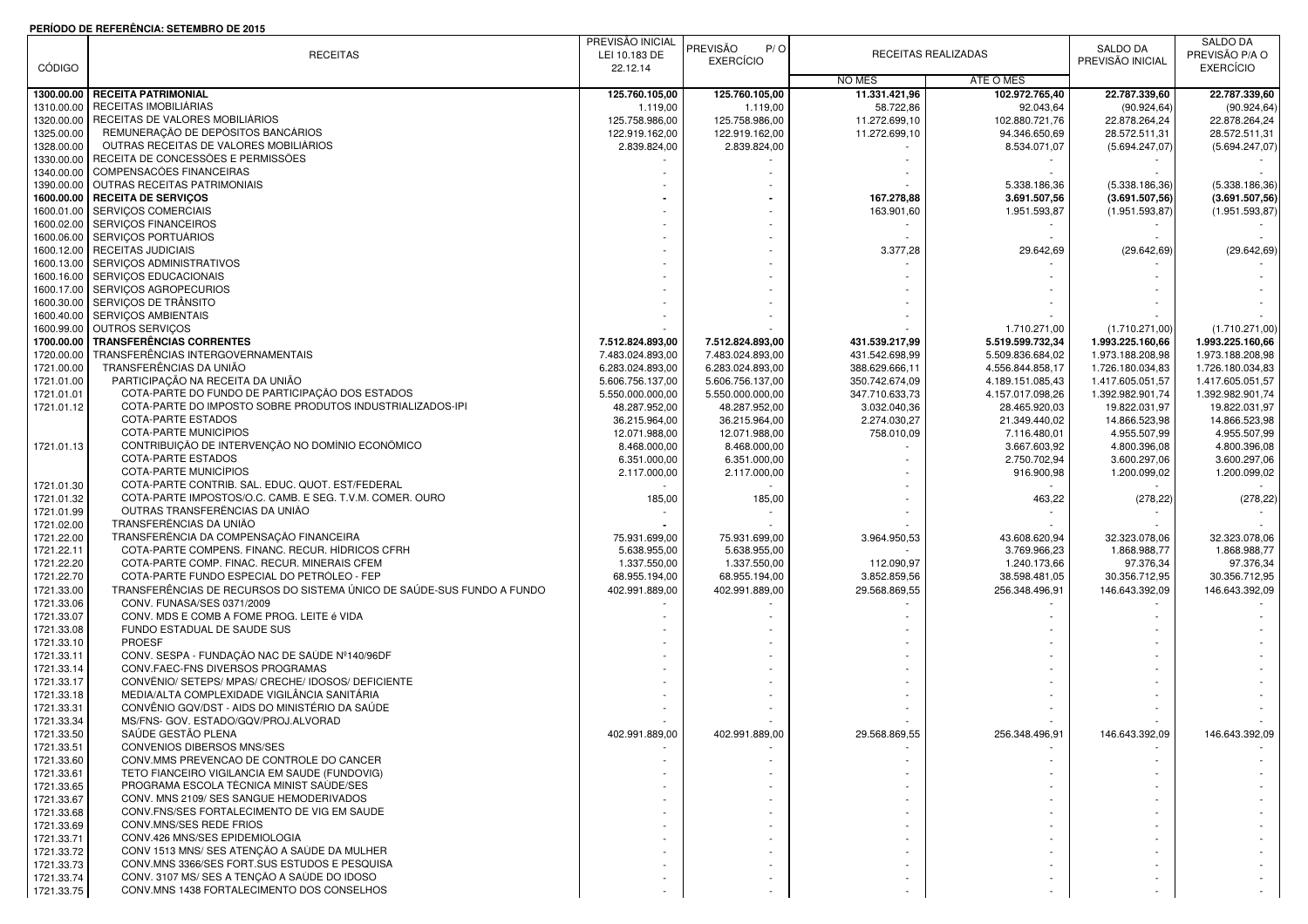## **PERÍODO DE REFERÊNCIA: SETEMBRO DE 2015**

|               | FERIODO DE REFERENCIA. SETEMBRO DE 2013                                   | PREVISÃO INICIAL |                        |               |                     |                  | SALDO DA         |
|---------------|---------------------------------------------------------------------------|------------------|------------------------|---------------|---------------------|------------------|------------------|
|               |                                                                           |                  | <b>PREVISÃO</b><br>P/O |               | RECEITAS REALIZADAS | SALDO DA         | PREVISÃO P/A O   |
|               | <b>RECEITAS</b>                                                           | LEI 10.183 DE    | <b>EXERCÍCIO</b>       |               |                     | PREVISÃO INICIAL | <b>EXERCÍCIO</b> |
| <b>CÓDIGO</b> |                                                                           | 22.12.14         |                        |               | ATÉ O MÊS           |                  |                  |
|               | CONV. 2468 MS/ SES PROGR. DE ODONTOLOGIA ESCOLAR                          |                  |                        | NO MÊS        |                     |                  |                  |
| 1721.33.76    |                                                                           |                  |                        |               |                     |                  |                  |
| 1721.33.77    | CONV. 3107/04 FNS/ SES/ ATENÇÃO SAÚDE DO HOMEM                            |                  |                        |               |                     |                  |                  |
| 1721.33.78    | CONV.FNS/SES/ATENCAO SAUDE SIST.PENITENCIARIO                             |                  |                        |               |                     |                  |                  |
| 1721.33.81    | PROGRAMA DAS ACOES ALIMENTACAO E NUTRICAO/SUS                             |                  |                        |               |                     |                  |                  |
| 1721.33.99    | OUTRAS TRANSFERÊNCIAS DO SUS                                              |                  |                        |               |                     |                  |                  |
| 1721.35.00    | TRANSFERÊNCIAS DE REC. DO FUNDO NACIONAL DO DESENV. EDUCAÇÃO - FNDE       | 44.381.455,00    | 44.381.455.00          | 1.501.078,88  | 35.810.445,35       | 8.571.009,65     | 8.571.009,65     |
| 1721.35.01    | TRANSFERÊNCIA DO SALÁRIO EDUCAÇÃO                                         | 22.000.000,00    | 22.000.000,00          | 1.501.078,88  | 17.162.111,89       | 4.837.888,11     | 4.837.888,11     |
| 1721.35.03    | TRANSF. FNDE/ PNAE                                                        |                  |                        |               |                     |                  |                  |
| 1721.35.04    | PROGR. DE INTEG. DA EDUC. PROF. PROEJA                                    |                  |                        |               |                     |                  |                  |
| 1721.35.05    | CONVÊNIO UEMA CAPES - DEMANDA                                             |                  |                        |               |                     |                  |                  |
| 1721.35.06    | <b>MERENDA ESCOLAR</b>                                                    | 21.881.455,00    | 21.881.455,00          |               | 17.735.242.00       | 4.146.213.00     | 4.146.213.00     |
| 1721.35.07    | CONVÊNIO FNDE/SEC. DE EDUCAÇÃO                                            |                  |                        |               | 144.840,00          | (144.840,00)     | (144.840,00)     |
| 1721.35.08    | CONVÊNIO INEP/ME/CENSO EDUCACIONAL/SEC. EDUCAÇÃO                          |                  |                        |               |                     |                  |                  |
| 1721.35.99    | OUTRAS TRANSF. DO FNDE                                                    | 500.000,00       | 500.000,00             |               | 768.251,46          |                  |                  |
|               |                                                                           |                  |                        |               |                     | (268.251, 46)    | (268.251, 46)    |
| 1721.36.00    | TRANSFERÊNCIA FINANCEIRA DO ICMS DESONERAÇÃO                              | 24.552.450,00    | 24.552.450,00          | 2.046.037,50  | 18.414.337,50       | 6.138.112,50     | 6.138.112,50     |
| 1721.99.00    | OUTRAS TRANSFERÊNCIAS DA UNIÃO                                            | 128.411.263,00   | 128.411.263,00         | 806.055,56    | 13.511.872,04       | 114.899.390,96   | 114.899.390,96   |
| 1724.00.00    | TRANSFERÊNCIAS MULTIGOVERNAMENTAIS                                        | 1.200.000.000,00 | 1.200.000.000.00       | 42.913.032,88 | 952.991.825,85      | 247.008.174,15   | 247.008.174,15   |
|               | TRANSF. DE REC. DO FUNDO DE MANUTENÇÃO E DE SENV. DA EDUCAÇÃO BÁSICA E DE |                  |                        |               |                     |                  |                  |
| 1724.01.00    | VALORIZ. DOS PROFISSIONAIS DA EDUCAÇÃO - FUNDEB                           | 608.009.560,00   | 608.009.560,00         | 42.913.032,88 | 445.666.597,94      | 162.342.962,06   | 162.342.962,06   |
|               | TRANSF. DE REC. DA COMPLEM. DA UNIÃO AO FUNDO DE MANUTENÇÃO E DESENV. DA  |                  |                        |               |                     |                  |                  |
| 1724.02.00    | EDUCAÇÃO BÁSICA E DE VALORIZAÇÃO DOS PROFISSIONAIS DAEDUCAÇÃO - FUNDEB    | 591.990.440.00   | 591.990.440,00         |               | 507.325.227,91      | 84.665.212,09    | 84.665.212,09    |
| 1730.00.00    | TRANSFERÊNCIAS DE INSTITUIÇÕES PRIVADAS                                   | 29.800.000,00    | 29.800.000,00          | (3.481,00)    | 9.763.048,32        | 20.036.951,68    | 20.036.951,68    |
| 1750.00.00    | TRANSFERÊNCIAS DE PESSOAS                                                 |                  |                        |               |                     |                  |                  |
| 1760.00.00    | TRANSFERENCIAS DE CONVENIOS                                               |                  |                        |               |                     |                  |                  |
| 1900.00.00    | <b>OUTRAS RECEITAS CORRENTES</b>                                          | 159.665.186,00   | 159.665.186,00         | 16.718.333,51 | 109.663.260,61      | 50.001.925,39    | 50.001.925,39    |
|               |                                                                           |                  |                        |               |                     |                  |                  |
| 1910.00.00    | MULTAS E JUROS DE MORA                                                    | 40.095.857,00    | 40.095.857,00          | 4.057.215,57  | 35.660.675,49       | 4.435.181,51     | 4.435.181,51     |
| 1911.00.00    | MULTAS E JUROS DE MORA/TRIBUTOS                                           | 40.095.857,00    | 40.095.857,00          | 4.057.215,57  | 35.660.675,49       | 4.435.181,51     | 4.435.181,51     |
| 1911.10.00    | MULTAS E JUROS DE MORA DO ICMS                                            | 21.392.362,00    | 21.392.362,00          | 1.950.663,07  | 15.594.134,91       | 5.798.227,09     | 5.798.227,09     |
| 1911.12.00    | MULTAS E JUROS MORA DIV. ATIVA                                            | 3.341.409,00     | 3.341.409,00           | 290.102,94    | 3.977.236,70        | (635.827,70)     | (635.827,70)     |
| 1911.13.00    | MULTAS E JUROS DE MORADO ITCD                                             |                  |                        | 49.822,73     | 685.855,75          | (685.855,75)     | (685.855,75)     |
| 1911.14.00    | MULTAS E JUROS DE MORADO FUMACOP                                          | 10.377,00        | 10.377,00              | 734,12        | 162.659,16          | (152.282, 16)    | (152.282, 16)    |
| 1911.16.00    | MULTAS E JUROS DE MORA DO IPVA                                            | 418.350,00       | 418.350,00             | 201.431,83    | 872.340,66          | (453.990,66)     | (453.990, 66)    |
| 1911.17.00    | <b>INDENIZAÇÕES</b>                                                       |                  |                        |               |                     |                  |                  |
| 1911.18.00    | <b>RESTITUIÇÕES</b>                                                       |                  |                        |               |                     |                  |                  |
| 1911.19.00    | MULTAS DE TRNSITO                                                         |                  |                        |               |                     |                  |                  |
| 1911.24.00    | MULTAS E JUROS DE MORA DO ICMS - MUNICÍPIO                                | 3.242.642,00     | 3.242.642,00           | 224.797,63    | 2.208.373,76        | 1.034.268,24     | 1.034.268,24     |
| 1911.25.00    | MULTAS E JUROS DE MORA DO IPVA - MUNICÍPIO                                | 386.745,00       | 386.745,00             | 133.480,78    | 693.115,24          | (306.370, 24)    | (306.370, 24)    |
|               | MULTAS E JUROS DE MORA DIV. ATIVA - MUNICÍPIO                             |                  |                        | 43.508,09     |                     |                  |                  |
| 1911.26.00    | MULTAS E JUROS DEMORA - OUTROS TRIBUTOS                                   | 746.781,00       | 746.781,00             |               | 730.322,06          | 16.458,94        | 16.458,94        |
| 1911.99.00    |                                                                           | 10.557.191,00    | 10.557.191.00          | 1.162.674,38  | 1.162.674,38        | 9.394.516,62     | 9.394.516,62     |
| 1919.00.00    | MULTAS E JUROS DE MORA DE OUTRAS RECEITAS                                 |                  |                        |               |                     |                  |                  |
| 1919.15.00    | <b>MULTAS DIVERSAS</b>                                                    |                  |                        |               |                     |                  |                  |
| 1919.16.00    | MULTAS DE TRÂNSITO                                                        |                  |                        |               |                     |                  |                  |
| 1920.00.00    | INDENIZAÇÕES E RESTITUIÇÕES                                               | 54.176.472,00    | 54.176.472,00          | 1.465.016,12  | 14.756.877,84       | 39.419.594,16    | 39.419.594,16    |
| 1921.00.00    | <b>INDENIZACÕES</b>                                                       | 54.176.472,00    | 54.176.472,00          | 1.465.016.12  | 14.756.877,84       | 39.419.594,16    | 39.419.594,16    |
| 1921.01.00    | COMPENSAÇÃO FINANCEIRA P/ OUTROS RECURSOS HÍDRICOS                        | 23.857,00        | 23.857,00              |               |                     | 23.857,00        | 23.857,00        |
| 1921.03.00    | COMPENSAÇÃO FINANCEIRA ÓLEO BRUTO                                         |                  |                        |               |                     |                  |                  |
| 1921.09.00    | OUTRAS INDENIZAÇÕES E RESTITUIÇÕES                                        | 53.537.795,00    | 53.537.795,00          | 1.465.016,12  | 14.754.077,61       | 38.783.717,39    | 38.783.717,39    |
| 1921.99.00    | OUTRAS INDENIZAÇÕES                                                       | 614.820,00       | 614.820,00             |               | 2.800,23            | 612.019,77       | 612.019,77       |
| 1922.00.00    | <b>RESTITUIÇÕES</b>                                                       |                  |                        |               |                     |                  |                  |
| 1922.10.00    | COMPENSAÇÃO PREVIDENCIÁRIA                                                |                  |                        |               |                     |                  |                  |
|               | OUTRAS RESTITUIÇÕES                                                       |                  |                        |               |                     |                  |                  |
| 1922.99.00    |                                                                           |                  |                        |               |                     |                  |                  |
| 1930.00.00    | RECEITA DA DÍVIDA ATIVA                                                   | 14.532.857,00    | 14.532.857,00          | 7.550.787,65  | 27.947.675,30       | (13.414.818,30)  | (13.414.818,30)  |
| 1931.00.00    | RECEITA DA DÍVIDA ATIVA TRIBUTÁRIA                                        | 13.118.711,00    | 13.118.711,00          | 6.473.638,34  | 24.677.614,74       | (11.558.903,74)  | (11.558.903,74)  |
| 1931.10.00    | RECEITA DA DÍVIDA ATIVA TRIBUTARIA                                        |                  |                        |               |                     |                  |                  |
| 1931.11.00    | RECEITA DA DIVIDA ATIVA DO ICMS                                           | 11.521.231,00    | 11.521.231,00          | 3.415.126,87  | 12.497.220,25       | (975.989, 25)    | (975.989,25)     |
| 1931.14.00    | RECEITA DA DÍVIDA ATIVA DO IPVA                                           | 1.597.480,00     | 1.597.480,00           | 3.058.511,47  | 12.180.394,49       | (10.582.914,49)  | (10.582.914, 49) |
| 1931.99.00    | RECEITA DA DÍVIDA ATIVA DE OUTROS TRIBUTOS                                |                  |                        |               |                     |                  |                  |
| 1932.00.00    | RECEITA DA DÍVIDA ATIVA PARTE MUNICÍPIO.                                  | 1.414.146,00     | 1.414.146,00           | 1.077.149.31  | 3.270.060,56        | (1.855.914, 56)  | (1.855.914, 56)  |
| 1990.00.00    | <b>RECEITAS DIVERSAS</b>                                                  | 50.860.000,00    | 50.860.000,00          | 3.645.314,17  | 31.298.031,98       | 19.561.968,02    | 19.561.968,02    |
| 1990.01.00    | OUTRAS RECEITAS DIVERSAS                                                  | 50.860.000,00    | 50.860.000,00          | 3.645.314.17  | 31.298.031,98       | 19.561.968,02    | 19.561.968,02    |
| 1990.05.00    | SALDOS DE EXERCÍCIOS ANTERIORES                                           |                  |                        |               |                     |                  |                  |
| 1990.99.00    | <b>OUTRAS RECEITAS</b>                                                    |                  |                        |               |                     |                  |                  |
|               |                                                                           |                  |                        |               |                     |                  |                  |